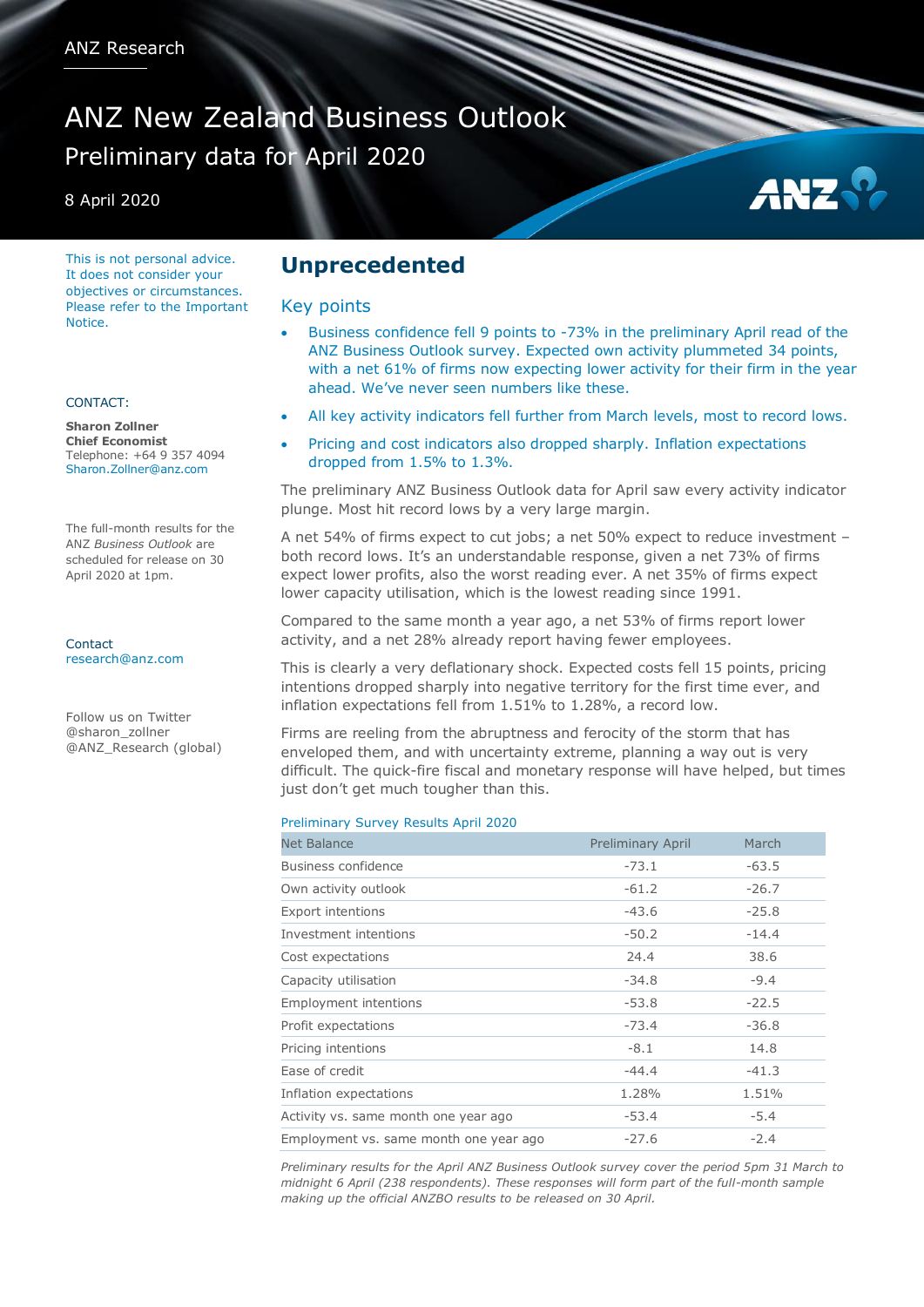







**Inflation expectations and pricing intentions Ease of credit**



Source: ANZ, Statistics NZ







**Profit expectations Investment intentions and capacity utilisation**



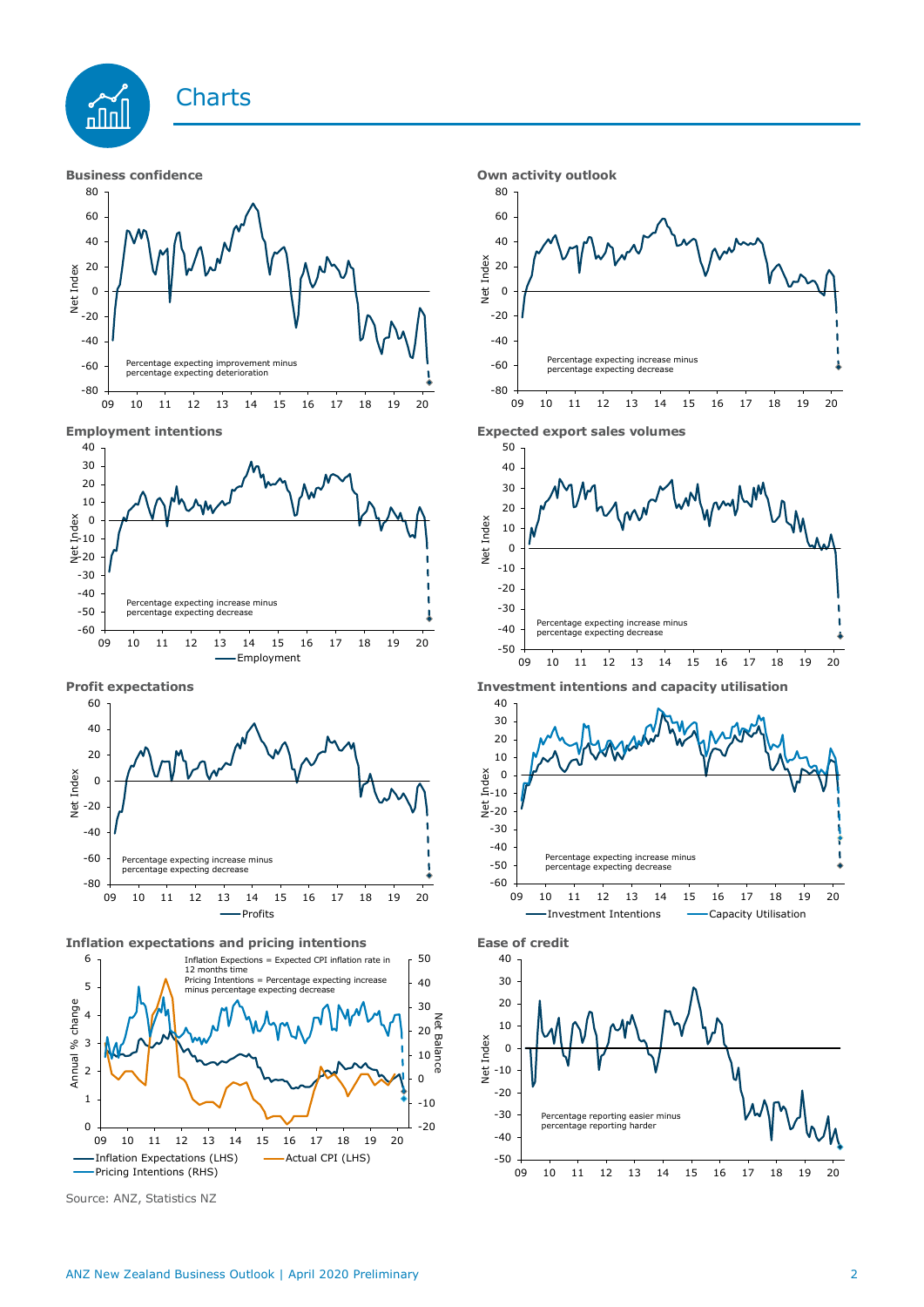Important notice



**This document is intended for ANZ's Institutional, Markets and Private Banking clients. It should not be forwarded, copied or distributed. The information in this document is general in nature, and does not constitute personal financial product advice or take into account your objectives, financial situation or needs.** 

This document may be restricted by law in certain jurisdictions. Persons who receive this document must inform themselves about and observe all relevant restrictions.

**Disclaimer for all jurisdictions:** This document is prepared and distributed in your country/region by either: Australia and New Zealand Banking Group Limited (ABN11 005 357 522) (**ANZ**); or its relevant subsidiary or branch (each, an **Affiliate**), as appropriate or as set out below.

This document is distributed on the basis that it is only for the information of the specified recipient or permitted user of the relevant website (**recipients**).

This document is solely for informational purposes and nothing contained within is intended to be an invitation, solicitation or offer by ANZ to sell, or buy, receive or provide any product or service, or to participate in a particular trading strategy.

Distribution of this document to you is only as may be permissible by the laws of your jurisdiction, and is not directed to or intended for distribution or use by recipients resident or located in jurisdictions where its use or distribution would be contrary to those laws or regulations, or in jurisdictions where ANZ would be subject to additional licensing or registration requirements. Further, the products and services mentioned in this document may not be available in all countries.

ANZ in no way provides any financial, legal, taxation or investment advice to you in connection with any product or service discussed in this document. Before making any investment decision, recipients should seek independent financial, legal, tax and other relevant advice having regard to their particular circumstances.

Whilst care has been taken in the preparation of this document and the information contained within is believed to be accurate, ANZ does not represent or warrant the accuracy or completeness of the information Further, ANZ does not accept any responsibility to inform you of any matter that subsequently comes to its notice, which may affect the accuracy of the information in this document.

Preparation of this document and the opinions expressed in it may involve material elements of subjective judgement and analysis. Unless specifically stated otherwise: they are current on the date of this document and are subject to change without notice; and, all price information is indicative only. Any opinions expressed in this document are subject to change at any time without notice.

ANZ does not guarantee the performance of any product mentioned in this document. All investments entail a risk and may result in both profits and losses. Past performance is not necessarily an indicator of future performance. The products and services described in this document may not be suitable for all investors, and transacting in these products or services may be considered risky.

ANZ expressly disclaims any responsibility and shall not be liable for any loss, damage, claim, liability, proceedings, cost or expense (Liability) arising directly or indirectly and whether in tort (including negligence), contract, equity or otherwise out of or in connection with this document to the extent permissible under relevant law. Please note, the contents of this document have not been reviewed by any regulatory body or authority in any jurisdiction.

ANZ and its Affiliates may have an interest in the subject matter of this document. They may receive fees from customers for dealing in the products or services described in this document, and their staff and introducers of business may share in such fees or remuneration that may be influenced by total sales, at all times received and/or apportioned in accordance with local regulatory requirements. Further, they or their customers may have or have had interests or long or short positions in the products or services described in this document, and may at any time make purchases and/or sales in them as principal or agent, as well as act (or have acted) as a market maker in such products. This document is published in accordance with ANZ's policies on conflicts of interest and ANZ maintains appropriate information barriers to control the flow of information between businesses within it and its Affiliates.

Your ANZ point of contact can assist with any questions about this document including for further information on these disclosures of interest.

**Country/region specific information:** Unless stated otherwise, this document is distributed by Australia and New Zealand Banking Group Limited (**ANZ**).

Australia. ANZ holds an Australian Financial Services licence no. 234527. For a copy of ANZ's Financial Services Guide please [click here](http://www.anz.com/documents/AU/aboutANZ/FinancialServicesGuide.pdf) or request from your ANZ point of contact.

**Brazil, Brunei, India, Japan, Kuwait, Malaysia, Switzerland, Taiwan.** This document is distributed in each of these jurisdictions by ANZ on a cross-border basis.

**European Economic Area (EEA):** *United Kingdom.* ANZ is authorised in the United Kingdom by the Prudential Regulation Authority (**PRA**) and is subject to regulation by the Financial Conduct Authority (**FCA**) and limited regulation by the PRA. Details about the extent of our regulation by the PRA are available from us on request. This document is distributed in the United Kingdom by Australia and New Zealand Banking Group Limited ANZ solely for the information of persons who would come within the FCA definition of "eligible counterparty" or "professional client". It is not intended for and must not be distributed to any person who would come within the FCA definition of "retail client". Nothing here excludes or restricts any duty or liability to a customer which ANZ may have under the UK Financial Services and Markets Act 2000 or under the regulatory system as defined in the Rules of the Prudential Regulation Authority (**PRA**) and the FCA. ANZ is authorised in the United Kingdom by the PRA and is subject to regulation by the FCA and limited regulation by the PRA. Details about the extent of our regulation by the PRA are available from us on request.

Fiji. For Fiji regulatory purposes, this document and any views and recommendations are not to be deemed as investment advice. Fiji investors must seek licensed professional advice should they wish to make any investment in relation to this document.

**Hong Kong.** This publication is issued or distributed in Hong Kong by the Hong Kong branch of ANZ, which is registered at the Hong Kong Monetary Authority to conduct Type 1 (dealing in securities), Type 4 (advising on securities) and Type 6 (advising on corporate finance) regulated activities. The contents of this publication have not been reviewed by any regulatory authority in Hong Kong.

**India.** If this document is received in India, only you (the specified recipient) may print it provided that before doing so, you specify on it your name and place of printing.

**Myanmar.** This publication is intended to be general and part of ANZ's customer service and marketing activities when implementing its functions as a licensed bank. This publication is not Securities Investment Advice (as that term is defined in the Myanmar Securities Transaction Law 2013).

**New Zealand.** This document is intended to be of a general nature, does not take into account your financial situation or goals, and is not a personalised adviser service under the Financial Advisers Act 2008 (**FAA**).